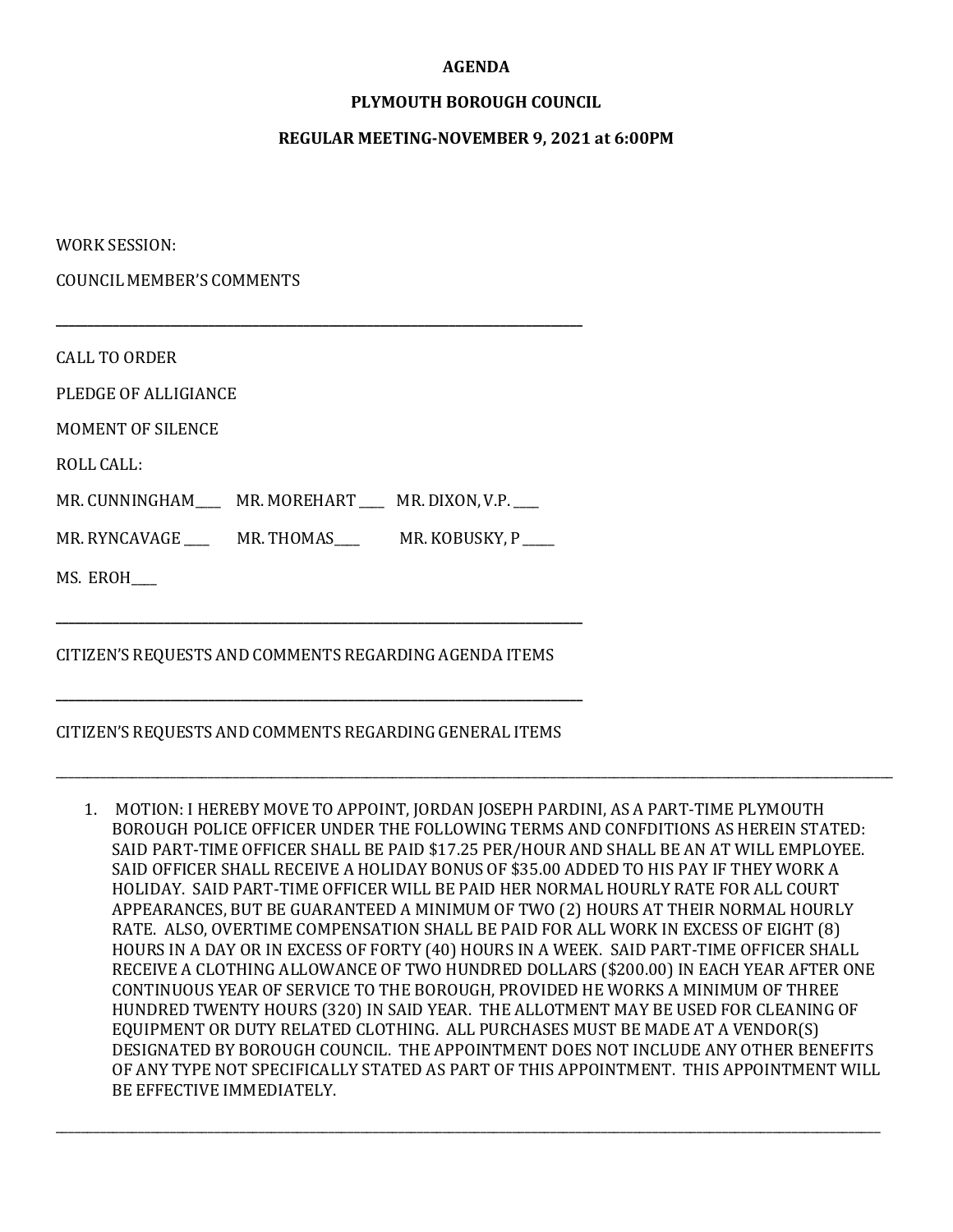2. MOTION TO APPROVE RESOLUTION 8 OF 2021: A RESOLUTION OF THE BOROUGH OF PLYMOUTH, COUNTY OF LUZERNE, COMMONWEALTH OF PENNSYLVANIA APPROVING THE APPLICANT FOR A PENNSYLVANIA HIGHWAY OCCUPANCY PERMIT (HOP)UNDER 67 Pa. CODE CHAPTER 441 OR 459.

## RESOLUTION 8, OF 2021:

 Whereas, the APPLICANT is required to obtain a highway occupancy permit from the Commonwealth of Pennsylvania, Department of Transportation, called the Department, in order to occupy the State highway; and

 Whereas, the APPLICANT wishes to authorize the agent listed above (AGENT) to apply for the permit and any associated supplements on behalf of the APPLICANT; and

 Whereas, the APPLICANT has agreed to grant a release to the Department to allow the AGENT to apply for the permit and any associated supplements on behalf of the APPLICANT; and

 Whereas, as a condition of this authorization, APPLICANT agrees that AGENT will be required to provide APPLICANT with copies of all correspondence and other documents issued, mailed, emailed or otherwise directed or provided to APPLICANT or AGENT by the Department; and

 Whereas, the APPLICANT may elect to be provided contemporaneous email updates on the review status of the permit application and any associated supplements.

## NOW THEREFORE:

- 1. The APPLICANT does hereby authorize AGENT to act as APPLICANT's agent with respect to the permit application and associated supplements and to do all things necessary to obtain the permit and/or associated supplements on behalf of the APPLICANT.
- 2. The APPLICANT does hereby remise, release, quitclaim and forever discharge the Department, its agents, employees and representatives of and from all suits, damages, claims and demands of any type whatsoever arising against it as a result of granting the permit and its supplements to APPLICANT.
- 3. The APPLICANT  $\lfloor x \rfloor$  has not (check one) elected to be provided contemporaneous updates on the status of the permit application. If the APPLICANT elects to be provided contemporaneous updates on the status of the permit application, provide contact information here: (email)[: plymouthborough@comcast.net](mailto:plymouthborough@comcast.net)
- 4. The APPLICANT understands that this AUTHORIZATION is effective until revoked in writing by the APPLICANT or AGENT, with contemporaneous written notice thereof to the Department.
- 3. MOTION: I HEREBY MOVE TO ACCEPT THE RESIGNATION OF GEORGE BECKER FROM THE PLANNING AGENCY WHO'S TERM WILL EXPIRE ON DECEMBER 31, 2023.

\_\_\_\_\_\_\_\_\_\_\_\_\_\_\_\_\_\_\_\_\_\_\_\_\_\_\_\_\_\_\_\_\_\_\_\_\_\_\_\_\_\_\_\_\_\_\_\_\_\_\_\_\_\_\_\_\_\_\_\_\_\_\_\_\_\_\_\_\_\_\_\_\_\_\_\_\_\_\_\_\_\_\_\_\_\_\_\_\_\_\_\_\_\_\_\_\_\_\_\_\_\_\_\_\_\_\_\_\_\_\_\_\_\_\_\_\_\_\_\_\_\_\_\_\_\_\_\_\_\_\_\_

4. MOTION: RESOLUTION 9 OF 2021 TO APPOINT TWO INDIVIDUALS TO THE CIVIL SERVICE COMMISSION TO FILL THE TWO VACANT SEATS CREATED WHEN TWO OF THE MEMBERS RESIGNED: JAMES SANDERS WHOS TERM WILL EXPIRE ON DECEMBER 31, 2025, AND TERRANCE WOMELSDORF WHOS TERM WILL EXPIRE ON DECEMBER 31, 2023.

\_\_\_\_\_\_\_\_\_\_\_\_\_\_\_\_\_\_\_\_\_\_\_\_\_\_\_\_\_\_\_\_\_\_\_\_\_\_\_\_\_\_\_\_\_\_\_\_\_\_\_\_\_\_\_\_\_\_\_\_\_\_\_\_\_\_\_\_\_\_\_\_\_\_\_\_\_\_\_\_\_\_\_\_\_\_\_\_\_\_\_\_\_\_\_\_\_\_\_\_\_\_\_\_\_\_\_\_\_\_\_\_\_\_\_\_\_\_\_\_\_\_\_\_\_\_\_